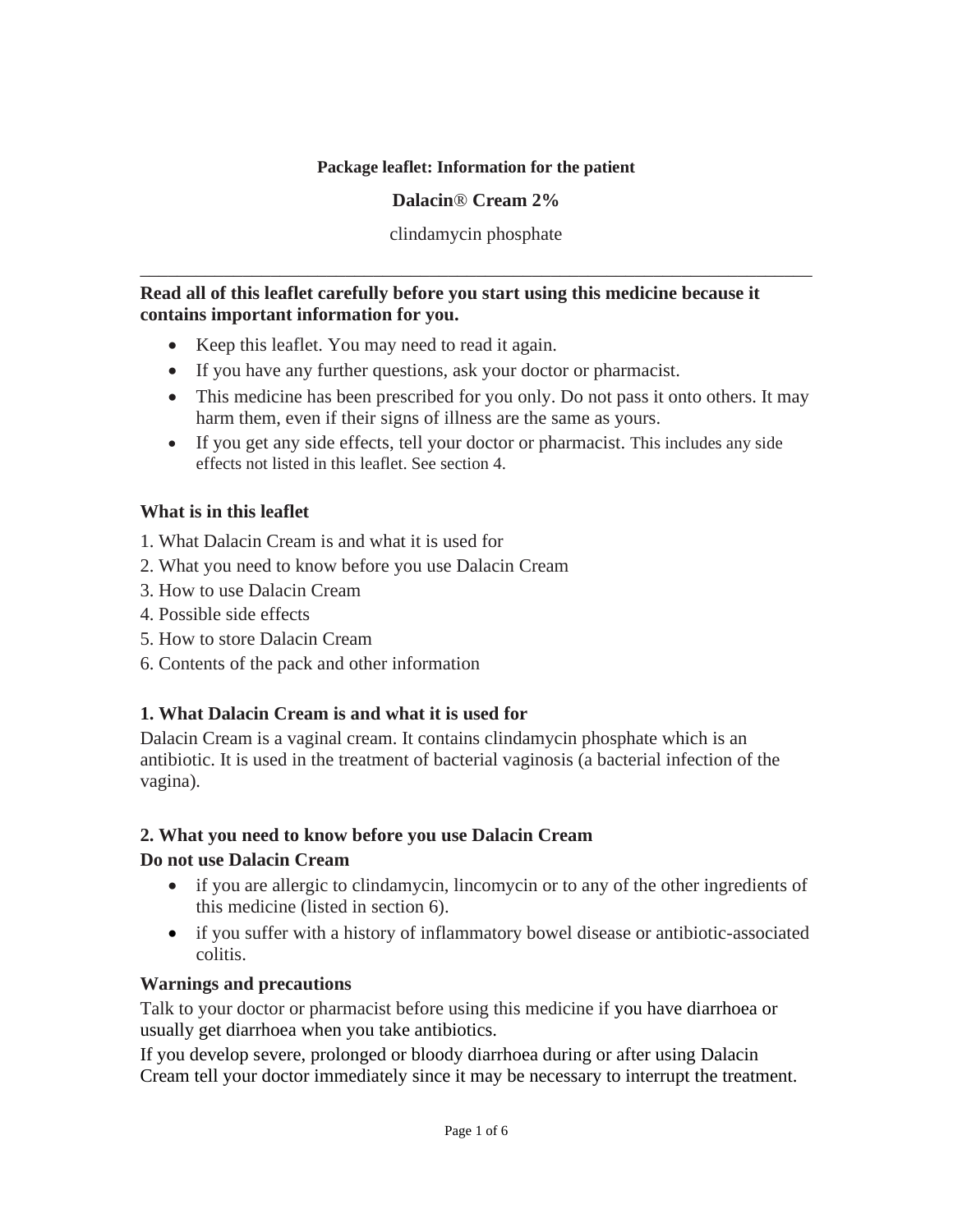This may be a sign of bowel inflammation (pseudomembranous colitis) which can occur following treatment with antibiotics.

As with all vaginal infections, sexual intercourse during treatment with Dalacin Cream is not recommended. Dalacin Cream may weaken condoms and diaphragms. Do not rely on condoms or contraceptive diaphragms when using this medicine.

The use of other vaginal products such as tampons or douches (vaginal washes) during treatment with the cream is not recommended.

# **Children**

Dalacin Cream is not recommended for use in children.

# **Other medicines and Dalacin Cream**

Tell your doctor or pharmacist if you are taking, have taken or might take any other medicines.

Dalacin Cream may affect other medicines taken at the same time. Tell your doctor if you are taking erythromycin (an antibiotic) or have recently taken any other medicines including medicines obtained without a prescription.

# **Pregnancy and breast-feeding**

### **Pregnancy**

If you are pregnant, think you may be pregnant or are planning to have a baby, ask your doctor or pharmacist for advice before using this medicine.

# **Breast-feeding**

Tell your doctor if you will be breast-feeding while using Dalacin Cream as the active substance in this medicine may be passed into breast milk. Your doctor will decide if Dalacin Cream is suitable for you. Although it is not likely that a nursing infant will take in very much of the active substance from the milk it drinks, if your baby gets bloodstained diarrhoea or shows any signs of illness, tell your doctor at once. You should stop breast-feeding if this happens.

# **Driving and using machines**

No effects on the ability to drive or use machines have been seen with Dalacin Cream.

# **Dalacin Cream contains propylene glycol, cetostearyl alcohol and benzyl alcohol.**

This medicine contains 250 mg propylene glycol in each 5 g applicator which is equivalent to 50 mg/g.

This medicine contains 160.5 mg cetostearyl alcohol in each 5 g applicator, which is equivalent to 32.1 mg/g. Cetostearyl alcohol may cause local skin reactions (e.g. contact dermatitis).

This medicine contains 50 mg of benzyl alcohol in each 5 g applicator which is equivalent to 10 mg/g. Benzyl alcohol may cause allergic reactions and mild local irritation.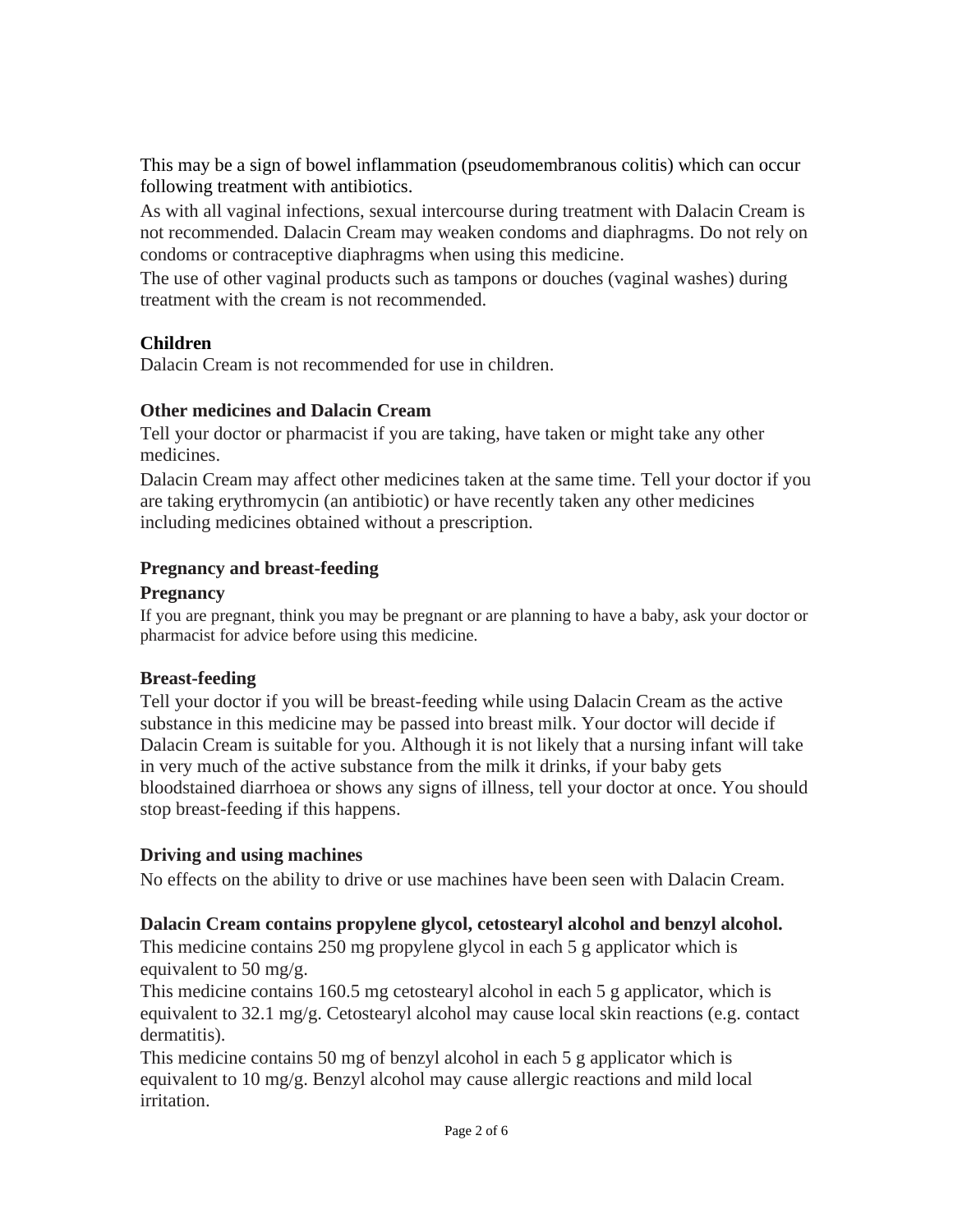### **3. How to use Dalacin Cream**

Always use this medicine exactly as your doctor or pharmacist has told you. Check with your doctor or pharmacist if you are not sure.

**The usual dose is one applicator full (approx 5 grams)**, which should be placed into the vagina each night at bedtime for seven consecutive nights.

Your doctor may recommend a shorter, three day course of treatment depending on your symptoms.

Always wash your hands before using the cream.

### **Insertion:**

Remove the cap from the tube.

Screw one of the disposable plastic applicators supplied on to the tube where the cap has been removed. Holding the tube from the bottom, squeeze gently and force the cream into the applicator.

When the plunger stops moving, the applicator is full.

Unscrew the applicator and replace the cap on the tube.

Lie on your back, firmly grasp the applicator barrel, and insert gently into the vagina as far as possible without causing discomfort. Still holding the barrel, slowly push the plunger until it stops and all the cream has been expelled.



Carefully withdraw the applicator and dispose of it. It is preferable to wrap it in paper before disposal in a waste container. Do not try to flush it down the toilet. Wash your hands well after applying the cream.

# **If you use more Dalacin Cream than you should**

Tell your doctor. Do not use any more cream until your doctor tells you to.

# **If you swallow Dalacin Cream**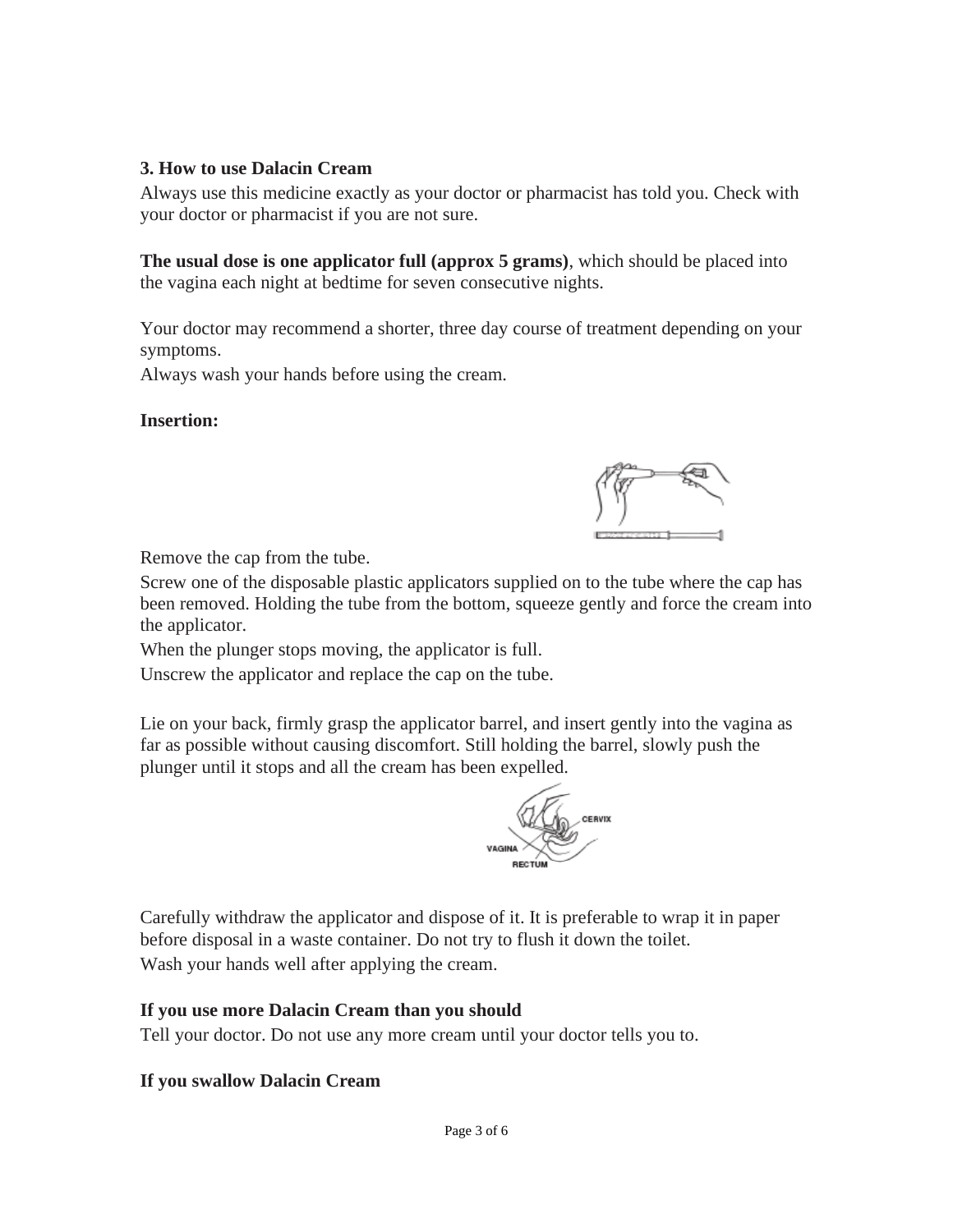If you or somebody else swallows some Dalacin Cream contact your doctor. The cream is not likely to cause any harm but your doctor will be able to give you advice on what to do.

### **If you forget to use Dalacin Cream**

If the forgotten dose is just a few hours late, use it straight away.

If it is nearly time for your next application, miss out the forgotten one. Do the next application at the normal time. Do not use double the amount but carry on using your Cream at the usual times.

### **If you stop using Dalacin Cream**

Sometimes you may feel better after only a few days treatment. Even if you do feel better, do not stop using the cream until you have completed the full course of treatment. If you have any further questions on the use of this medicine, ask your doctor or pharmacist.

### **4. Possible side effects**

Like all medicines, this medicine can cause side effects, although not everybody gets them.

### **Tell your doctor immediately if you:**

- develop severe, persistent or bloody diarrhoea (which may be associated with stomach pain or fever). This is an uncommon side effect which may occur after treatment with antibiotics and can be a sign of serious bowel inflammation.
- experience an allergic reaction or skin reaction such as hives or a measles-like rash. These are very rare side effects.

Very common side effects (affecting more than 1 in every 10 patients):

• Inflammation of the cervix

Common side effects (affecting less than 1 in every 10 patients):

- Vaginal thrush
- Infection or inflammation of the vulva and vagina
- Itching
- Vaginal disorder, vaginal discomfort, vaginal discharge
- Stomach cramps

Uncommon (affecting less than 1 in every 100 patients)

- Inflammation of the vagina
- Vaginal infection, urinary tract infection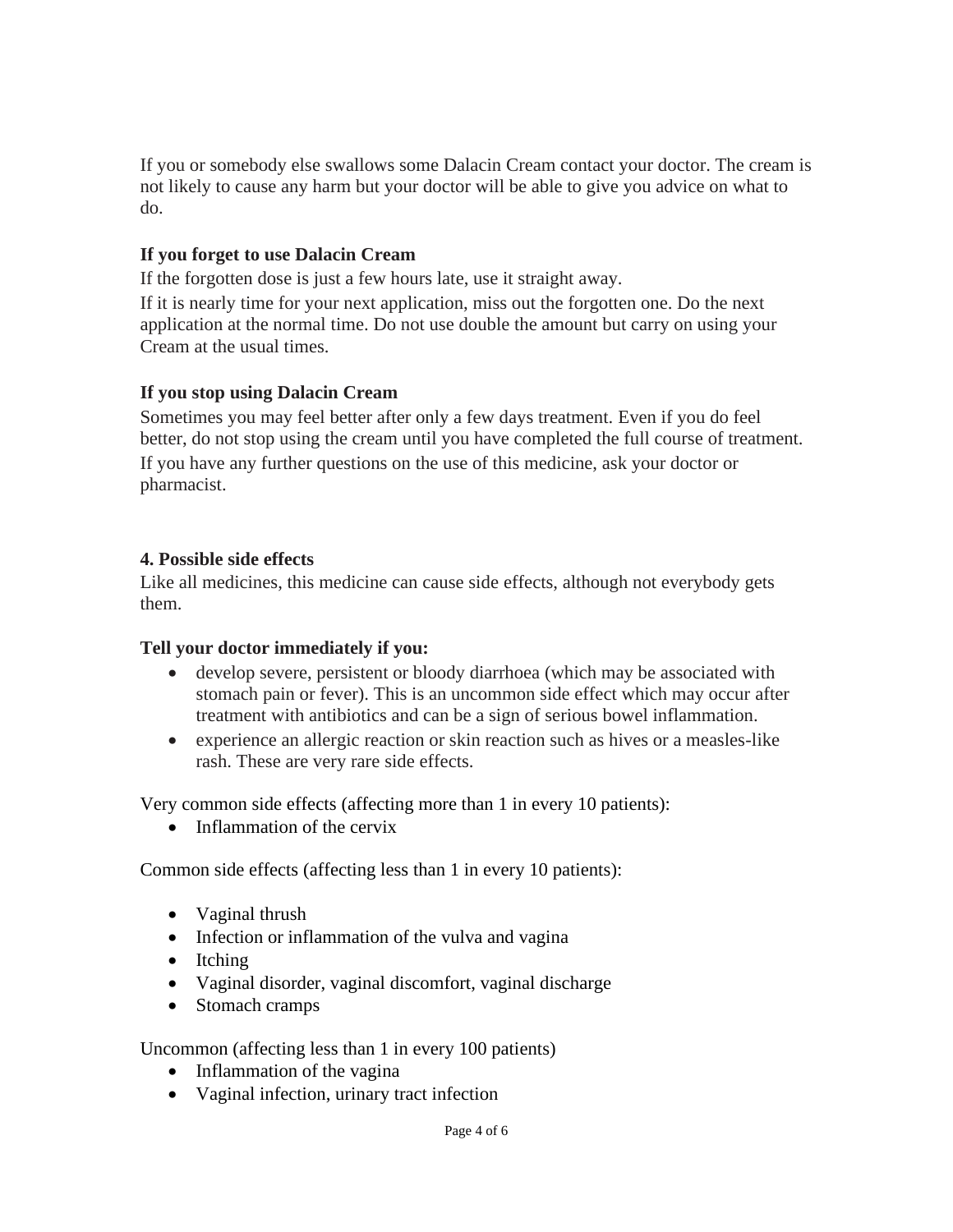- Yeast infection (body)
- Fungal infection
- Allergic reactions
- Headache, dizziness
- A sensation of whirling and loss of balance, nosebleed
- Bad breath, diarrhoea, feeling sick (nausea), vomiting, change of sense of taste
- Constipation, stomach ache
- Upset stomach or indigestion
- Passing wind
- Rash, reddening of the skin, hives
- Painful urination, excess of sugar in the urine, protein in the urine
- Vaginal pain

Frequency not known, but may also occur

- Inflammation of the vagina, generalised abdominal pain, back pain, pelvic pain, bacterial infection, head and chest infection caused by virus, skin infection
- Overactive thyroid, pain in a specific area of the abdomen, abdominal swelling
- Rash with red spots, irregular periods, abnormal bleeding from the uterus, endometriosis, abnormal labour, swelling, body pain, abnormal blood culture and sensitivity
- Inflammation of the lining of large intestine (pseudomembranous colitis)

If any of the side effects get serious, or if you notice any side effects not listed in this leaflet, please tell your doctor or pharmacist.

### **Reporting of side effects**

If you get any side effects, talk to your doctor or pharmacist or nurse. This includes any possible side effects not listed in this leaflet. You can also report side effects directly via the Yellow Card Scheme at: [www.mhra.gov.uk/yellowcard](http://www.mhra.gov.uk/yellowcard) or search for MHRA Yellow Card in the Google Play or Apple App Store. By reporting side effects you can help provide more information on the safety of this medicine.

### **5. How to store Dalacin Cream**

- Keep this medicine out of the sight and reach of children.
- Do not use this medicine after the expiry date which is stated on the tube and carton after EXP. The expiry date refers to the last day of that month.
- Do not store above 25 °C. Do not freeze.
- Do not throw away any medicines via wastewater or household waste. Ask your pharmacist how to throw away medicines you no longer use. These measures will help to protect the environment.

### **6. Contents of the pack and other information**

### **What Dalacin Cream contains**